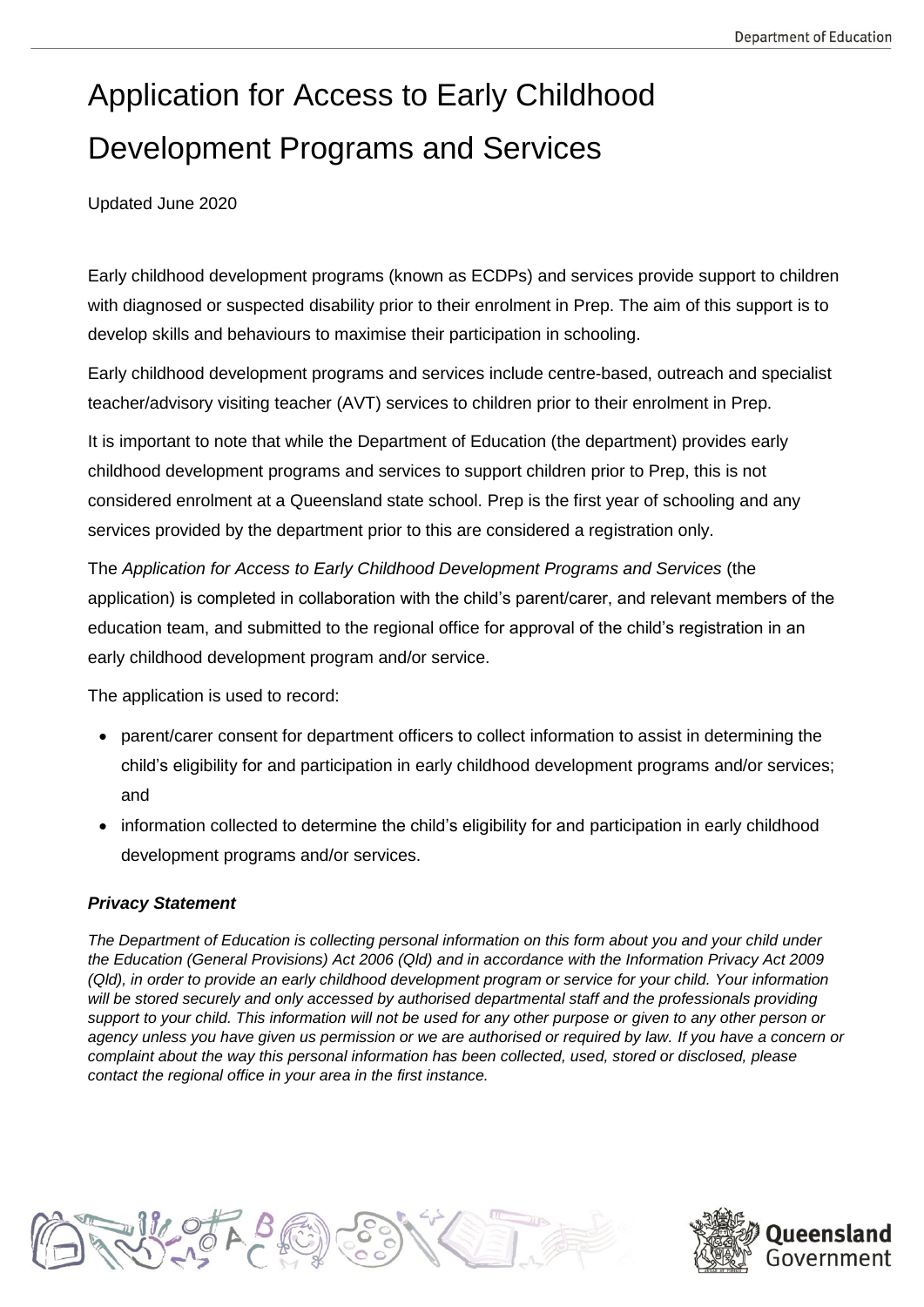### Parent/Carer Consent

|           | Child's name | Date of Birth | Age | Proposed centre or   Application type<br>program |                |
|-----------|--------------|---------------|-----|--------------------------------------------------|----------------|
| Page $ 2$ |              |               |     |                                                  | <b>Initial</b> |
|           |              |               |     |                                                  | <b>Review</b>  |

#### *Parent/carer consent and acknowledgement*

I understand that:

- I can withdraw consent for this application to proceed at any time before a decision is made; and
- if the application is approved, information about my child's disability and early childhood development program and service will be recorded on the department's record management system for the purpose only of informing the provision of an appropriate early childhood development program and/or service; and
- I will be expected to participate in any review processes as appropriate or at my request.

| In considering this application, I give consent for:                                                                                                                                                                                                                                                                                                                  | <b>Initial and</b><br>date here |
|-----------------------------------------------------------------------------------------------------------------------------------------------------------------------------------------------------------------------------------------------------------------------------------------------------------------------------------------------------------------------|---------------------------------|
| The department to collect personal information for the purpose of determining<br>eligibility for and provision of early childhood development programs and/or<br>services.                                                                                                                                                                                            |                                 |
| The sharing of information between the early childhood development program<br>and/or service with department guidance officers, advisory and specialist<br>teachers, therapists and State Schools Registered Nurses in order to inform the<br>provision of an appropriate early childhood development program and/or service.                                         |                                 |
| The sharing of diagnostic information, information to inform educational planning<br>and support provision between the early childhood development program and/or<br>service and the Current Services Supporting My Child listed below.                                                                                                                               |                                 |
| Please note, services listed may have their own parent consent requirements that must be<br>met before information they have can be shared with the department (e.g. Early Childhood<br><b>Education and Care Services).</b>                                                                                                                                          |                                 |
| When my child is transitioning and subsequently enrolled in a state or non-state<br>school: Sharing of all information regarding my child's early childhood<br>development program and/or service with relevant school and education<br>personnel for the purpose of informing his/her educational planning and program<br>at their future state or non-state school. |                                 |
| Parent/carer name:<br>Parent/carer signature:<br>Date:                                                                                                                                                                                                                                                                                                                |                                 |



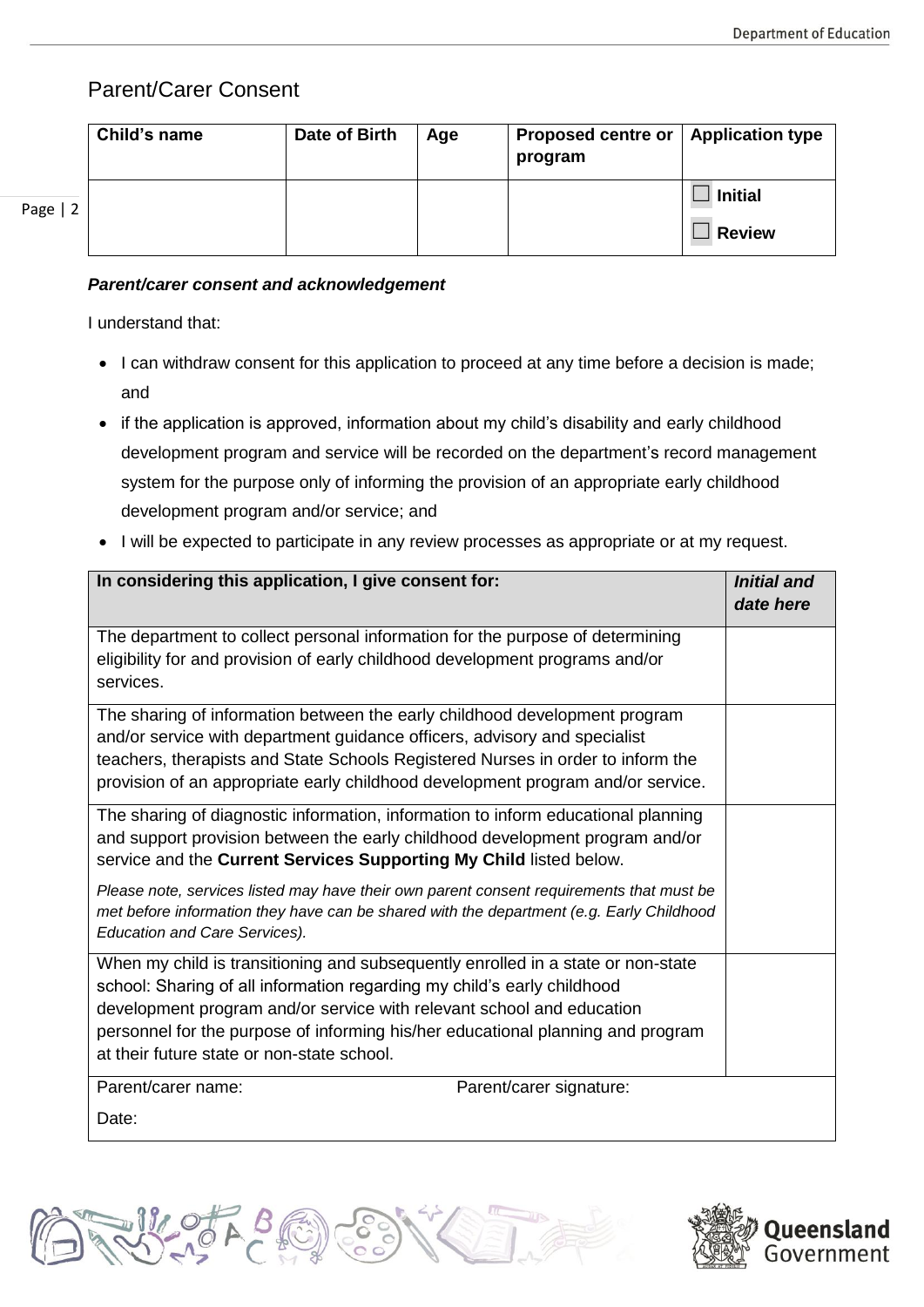## Child's details

|           | Last name:                                                                                                  | First name:                                                                                                                                              |  |  |
|-----------|-------------------------------------------------------------------------------------------------------------|----------------------------------------------------------------------------------------------------------------------------------------------------------|--|--|
|           | Date of birth:                                                                                              | Male $\Box$ Female                                                                                                                                       |  |  |
| Page $ 3$ |                                                                                                             | Early childhood education program and/or service<br>registration records must reflect the sex as stated on<br>the child's birth certificate or passport. |  |  |
|           | Home address:                                                                                               |                                                                                                                                                          |  |  |
|           | Child residency status:                                                                                     |                                                                                                                                                          |  |  |
|           | Australian Citizen<br>Permanent Visa Holder<br><b>New Zealand Citizen</b>                                   |                                                                                                                                                          |  |  |
|           | Pacific Island Nation not requiring visa $\square$ Temporary Visa Holder *                                  |                                                                                                                                                          |  |  |
|           | Contact Education Queensland International (EQI) prior to<br>registering to confirm fee paying criteria     |                                                                                                                                                          |  |  |
|           | Is the child of Aboriginal or Torres Strait Islander origin?                                                |                                                                                                                                                          |  |  |
|           | $\Box$ No $\Box$ Aboriginal $\Box$ Torres Strait Islander $\Box$ Both Aboriginal and Torres Strait Islander |                                                                                                                                                          |  |  |
|           | Medical conditions (including allergies/sensitivities):                                                     |                                                                                                                                                          |  |  |
|           | Court orders:                                                                                               |                                                                                                                                                          |  |  |
|           | Are there current Family Court or other court orders concerning the welfare, safety or parenting            |                                                                                                                                                          |  |  |
|           | arrangements for your child/children? $\Box$ Yes $\Box$ No                                                  |                                                                                                                                                          |  |  |
|           | Please provide a copy of any relevant current court order.                                                  |                                                                                                                                                          |  |  |
|           | Parent/carer name:<br>$\Box$ Mr $\Box$ Mrs $\Box$ Ms $\Box$ Miss $\Box$ Dr                                  | Parent/carer name:<br>$Mr \Box Mrs \Box Ms \Box Miss \Box Dr$                                                                                            |  |  |
|           |                                                                                                             |                                                                                                                                                          |  |  |
|           | Relationship to child:                                                                                      | Relationship to child:                                                                                                                                   |  |  |
|           | Contact phone number 1:                                                                                     | Contact phone number 1:                                                                                                                                  |  |  |
|           | Contact phone number 2:                                                                                     | Contact phone number 2:                                                                                                                                  |  |  |
|           | Email address:                                                                                              | Email address:                                                                                                                                           |  |  |
|           | Residential address (if different to above):                                                                | Residential address (if different to above):                                                                                                             |  |  |
|           | Mailing address (if same as residential, write<br>'as above'):                                              | Mailing address (if same as residential, write 'as<br>above'):                                                                                           |  |  |
|           | Emergency contact:                                                                                          | Emergency contact:                                                                                                                                       |  |  |
|           | Name:                                                                                                       | Name:                                                                                                                                                    |  |  |
|           | Phone number:                                                                                               | Phone number:                                                                                                                                            |  |  |
|           | Additional emergency contact information:                                                                   | Additional emergency contact information:                                                                                                                |  |  |
|           |                                                                                                             |                                                                                                                                                          |  |  |



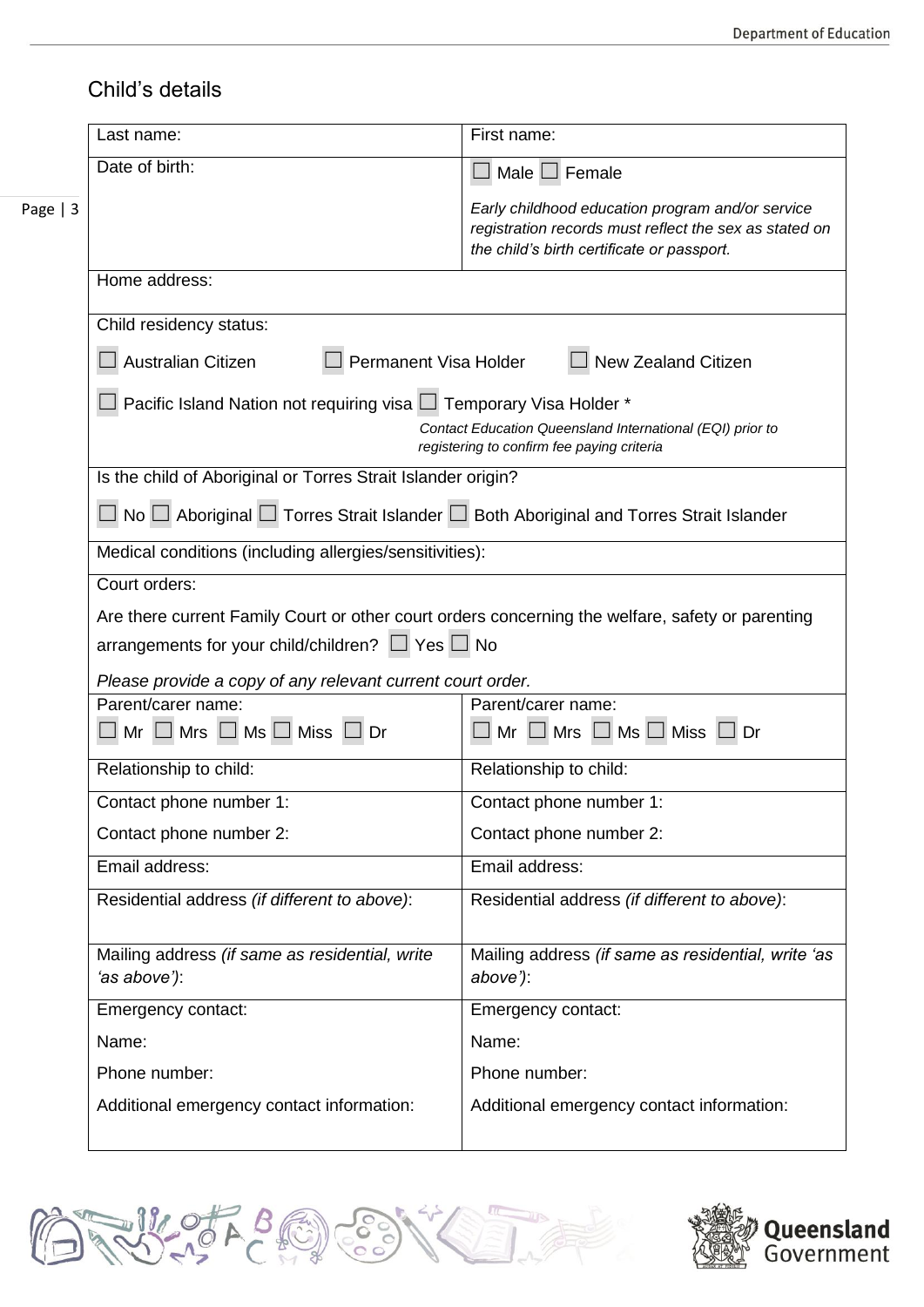|           | <b>Current Services Supporting My Child</b> (including current educational programs e.g.<br>kindergarten, long day-care, National Disability Insurance Scheme Early Childhood Early<br>Intervention (NDIS ECEI) funded services) |                                      |                       |                        |  |
|-----------|----------------------------------------------------------------------------------------------------------------------------------------------------------------------------------------------------------------------------------|--------------------------------------|-----------------------|------------------------|--|
|           | Organisation/activity                                                                                                                                                                                                            | <b>Programs/services</b><br>provided | <b>Contact person</b> | <b>Contact details</b> |  |
| Page $ 4$ |                                                                                                                                                                                                                                  |                                      |                       |                        |  |
|           |                                                                                                                                                                                                                                  |                                      |                       |                        |  |
|           |                                                                                                                                                                                                                                  |                                      |                       |                        |  |
|           |                                                                                                                                                                                                                                  |                                      |                       |                        |  |
|           |                                                                                                                                                                                                                                  |                                      |                       |                        |  |
|           |                                                                                                                                                                                                                                  |                                      |                       |                        |  |

| <b>Eligibility information</b> (e.g. Head of Special Education Services (HoSES)/ AVT/specialist teacher<br>to collect information in consultation with the parent/carer and other team members as relevant |  |  |
|------------------------------------------------------------------------------------------------------------------------------------------------------------------------------------------------------------|--|--|
| Outline child's significant education support needs:                                                                                                                                                       |  |  |
| Learning                                                                                                                                                                                                   |  |  |
| Communication                                                                                                                                                                                              |  |  |
| Access to learning/learning environment (e.g. mobility and fine motor)                                                                                                                                     |  |  |
| Social-emotional                                                                                                                                                                                           |  |  |
| Health and safety                                                                                                                                                                                          |  |  |
| Information from approved specialist providing evidence of diagnosis or suspected diagnosis:                                                                                                               |  |  |
| Attach reports (list below) <sup>1</sup> : $\Box$ ASD $\Box$ HI $\Box$ ID $\Box$ PI $\Box$ SLI $\Box$ VI                                                                                                   |  |  |

<sup>1</sup> *The child must have a diagnosed impairment in the area of hearing impairment or a diagnosis of or evidence of suspicion of a diagnosis in autism spectrum disorder (ASD), intellectual impairment (ID), physical impairment (PI), speech-language impairment (SLI) or vision impairment (VI) by a recognised professional.*





**.**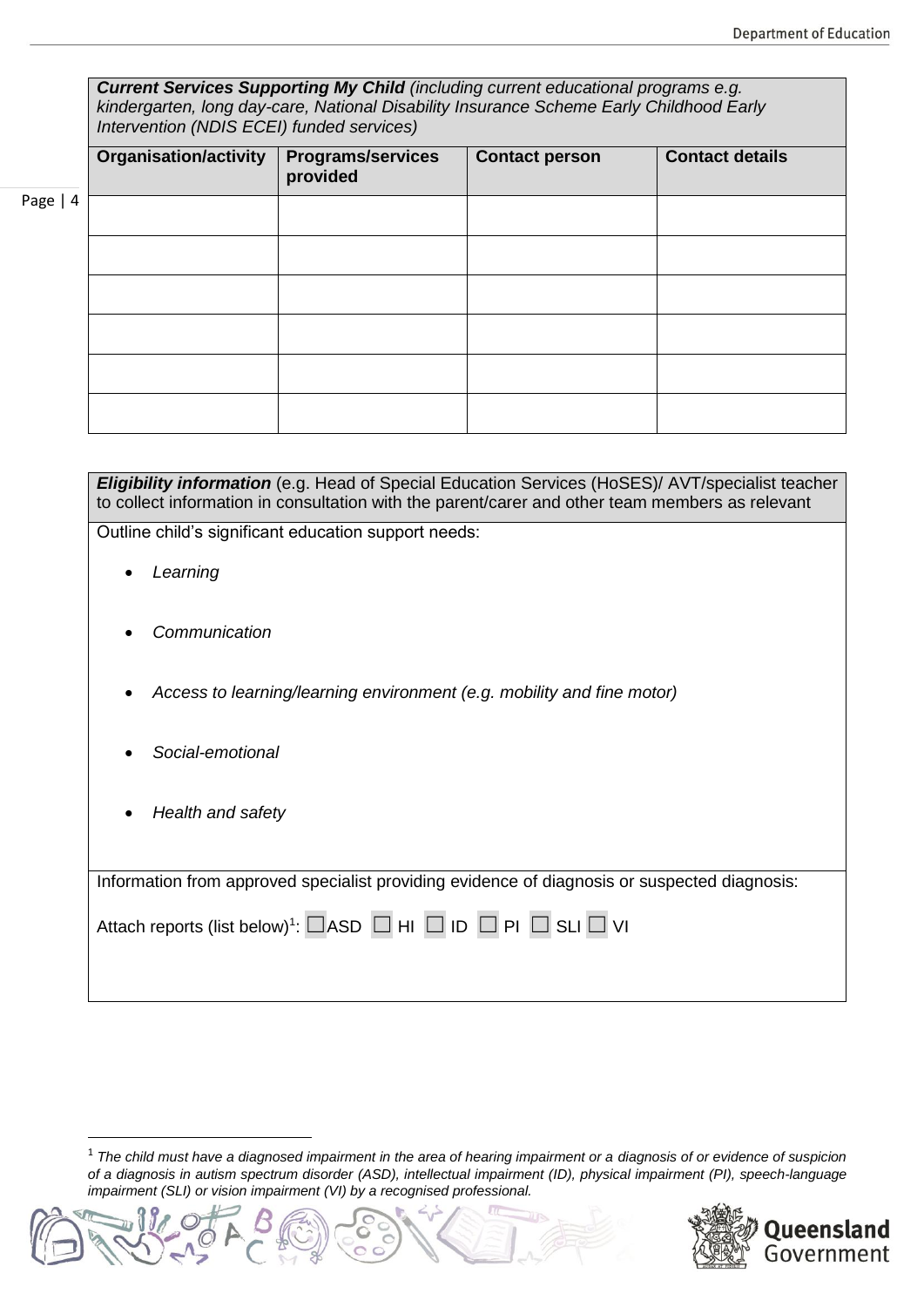|  |  | Early childhood development program and service requirements |
|--|--|--------------------------------------------------------------|
|  |  |                                                              |

(HoSES/AVT/specialist teacher/Guidance Officer to develop in consultation with family and other team members as relevant)

*Outline the aims, focus and strategies:*

Page | 5

#### *Recommended service provision*

(HoSES/AVT/specialist teacher/Guidance Officer to develop in consultation with parent/carer and other team members as relevant)

*Outline recommended service provision e.g. centre-based sessions, outreach or professional development provision to other education programs (such as kindergarten, long day-care or other early childhood services), outreach to home:*

*Consider the best way to achieve the outlined aims, focus and strategy across learning environments.*

*The information provided reflects the information available to the team at the time of submitting this request.*

| Parent/carer |
|--------------|
| Name:        |
| Signed:      |
| Date:        |
|              |



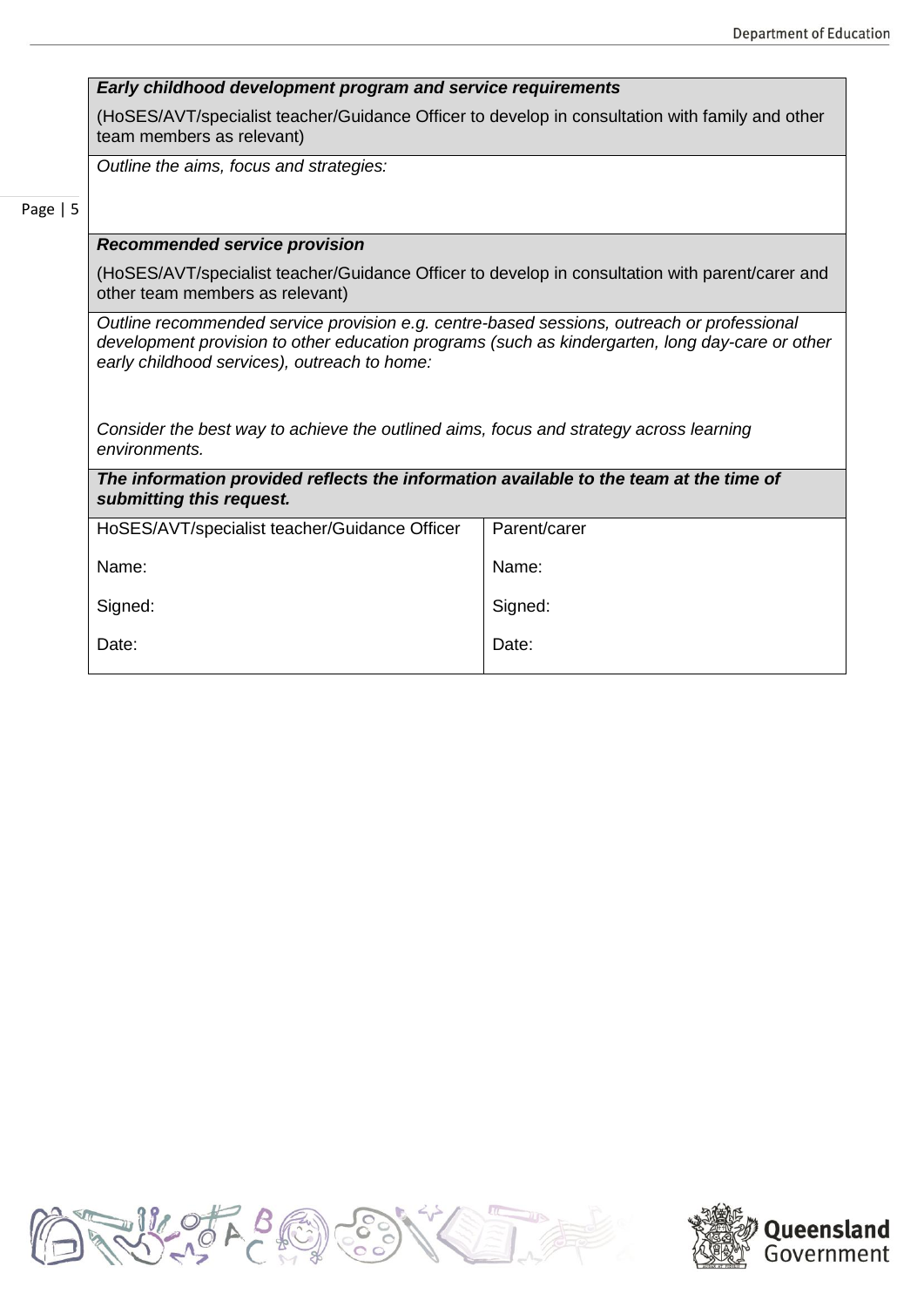|           | <b>Principal Education Officer, Student Services Decision-Making</b>                                                                              |  |  |  |  |  |
|-----------|---------------------------------------------------------------------------------------------------------------------------------------------------|--|--|--|--|--|
|           | There are documented significant education support needs: $\square$ Yes $\square$ No                                                              |  |  |  |  |  |
|           | There is evidence from approved specialist indicating a diagnosis or suspected diagnosis of:                                                      |  |  |  |  |  |
| Page $ 6$ | $\Box$ ASD $\Box$ HI $\Box$ ID $\Box$ PI $\Box$ SLI $\Box$ VI                                                                                     |  |  |  |  |  |
|           | No diagnosis/suspected diagnosis provided at this time                                                                                            |  |  |  |  |  |
|           | The recommended service provision is appropriate for program requirements: $\Box$ Yes $\Box$ No                                                   |  |  |  |  |  |
|           | Reviews (as required)                                                                                                                             |  |  |  |  |  |
|           | Select if review required of the child's significant educational support needs: $\Box$                                                            |  |  |  |  |  |
|           | Date required:                                                                                                                                    |  |  |  |  |  |
|           | Select if review required of the child's suspected diagnosis: $\Box$                                                                              |  |  |  |  |  |
|           | Date required:                                                                                                                                    |  |  |  |  |  |
|           | Review of program and goals (centre/service based review):                                                                                        |  |  |  |  |  |
|           | program and/or service with the requirements for a review (if applicable) listed above.<br>Name:<br>Signed:<br>Date:                              |  |  |  |  |  |
|           |                                                                                                                                                   |  |  |  |  |  |
|           | Principal Education Officer, Student Services (or equivalent)                                                                                     |  |  |  |  |  |
|           | Reasons if program/service is not recommended:<br>$\Box$ approve / $\Box$ do not approve access to the listed early childhood development program |  |  |  |  |  |
|           | and/or service with the requirements for a review (if applicable) listed above.<br>Name:<br>Signed:<br>Date:                                      |  |  |  |  |  |
|           | Principal Advisor, Education Services (or equivalent)                                                                                             |  |  |  |  |  |
|           | In the event of the application being unsuccessful, please provide the following details in<br>relation to the decision-making process:           |  |  |  |  |  |
|           | The decision was made for the following reasons:                                                                                                  |  |  |  |  |  |
|           |                                                                                                                                                   |  |  |  |  |  |
|           |                                                                                                                                                   |  |  |  |  |  |
|           | In arriving at this decision, the following were considered:                                                                                      |  |  |  |  |  |
|           |                                                                                                                                                   |  |  |  |  |  |
|           |                                                                                                                                                   |  |  |  |  |  |
|           |                                                                                                                                                   |  |  |  |  |  |
|           | Queensl<br>Governm                                                                                                                                |  |  |  |  |  |